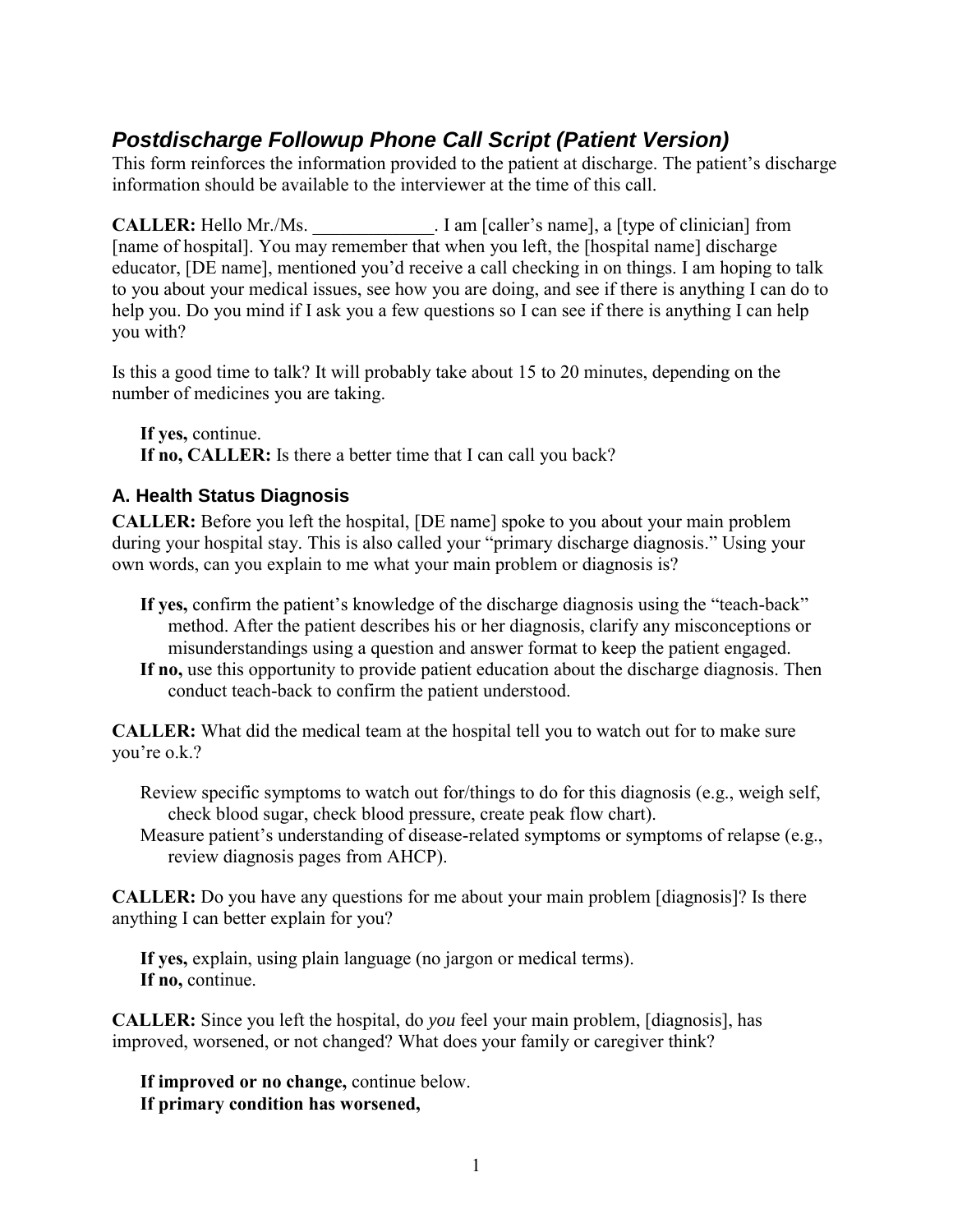- **CALLER:** I'm sorry to hear that. How has it gotten worse? Have you spoken to or seen any doctors or nurses about this since you left the hospital?
- If yes, CALLER: Who have you spoken with/seen? And what did they suggest you do? Have you done that?
- Using clinical judgment, use this conversation to determine if further recommendations, teaching, or interventions are necessary.
- Record any action patient/caregiver has taken and your recommendations on the documentation sheet.

**CALLER:** Have any new medical problems come up since you left the hospital?

**If yes:** 

**CALLER:** What has happened?

**CALLER:** Is there anyone else involved in your care that I should talk to?

**If yes,** Name: \_\_\_\_\_\_\_\_\_\_\_\_\_\_\_\_\_\_\_\_\_\_\_\_\_\_\_

Phone number:

**CALLER:** Have you spoken to anyone about this problem? Prompt if necessary: Has anyone:

- Contacted or seen PCP?
- Gone to the ER/urgent care?
- Gone to another hospital/provider?
- Spoken with visiting nurse?
- Other?
- Following the conversation about the current state of the patient's medical condition, consider recommendations to make to the caregiver, such as calling PCP, going to emergency department, etc. Record any actions and recommendations on documentation sheet.

#### **B. Medicines**

#### **High Alert Medicines**

Use the guide below to help monitor medicines with significant risk for adverse events.

| <b>Drug Category</b>                      | <b>What To Look For</b>                                             |
|-------------------------------------------|---------------------------------------------------------------------|
| Anticoagulants                            | Bleeding; who is managing INR                                       |
| Antibiotics                               | Diarrhea; backup method of birth control                            |
|                                           | Should not taken at same time as calcium and multivitamin           |
| Antiretrovirals                           | Review profile for drug interactions                                |
| Insulin                                   | Inquire about fasting blood sugar                                   |
| Antihypertensives                         | <b>Dizziness</b>                                                    |
|                                           | If yes, suggest patient space out medicines (keep diuretic in a.m.) |
| Medicines related to primary<br>diagnosis | Focus on acquisition and medication adherence                       |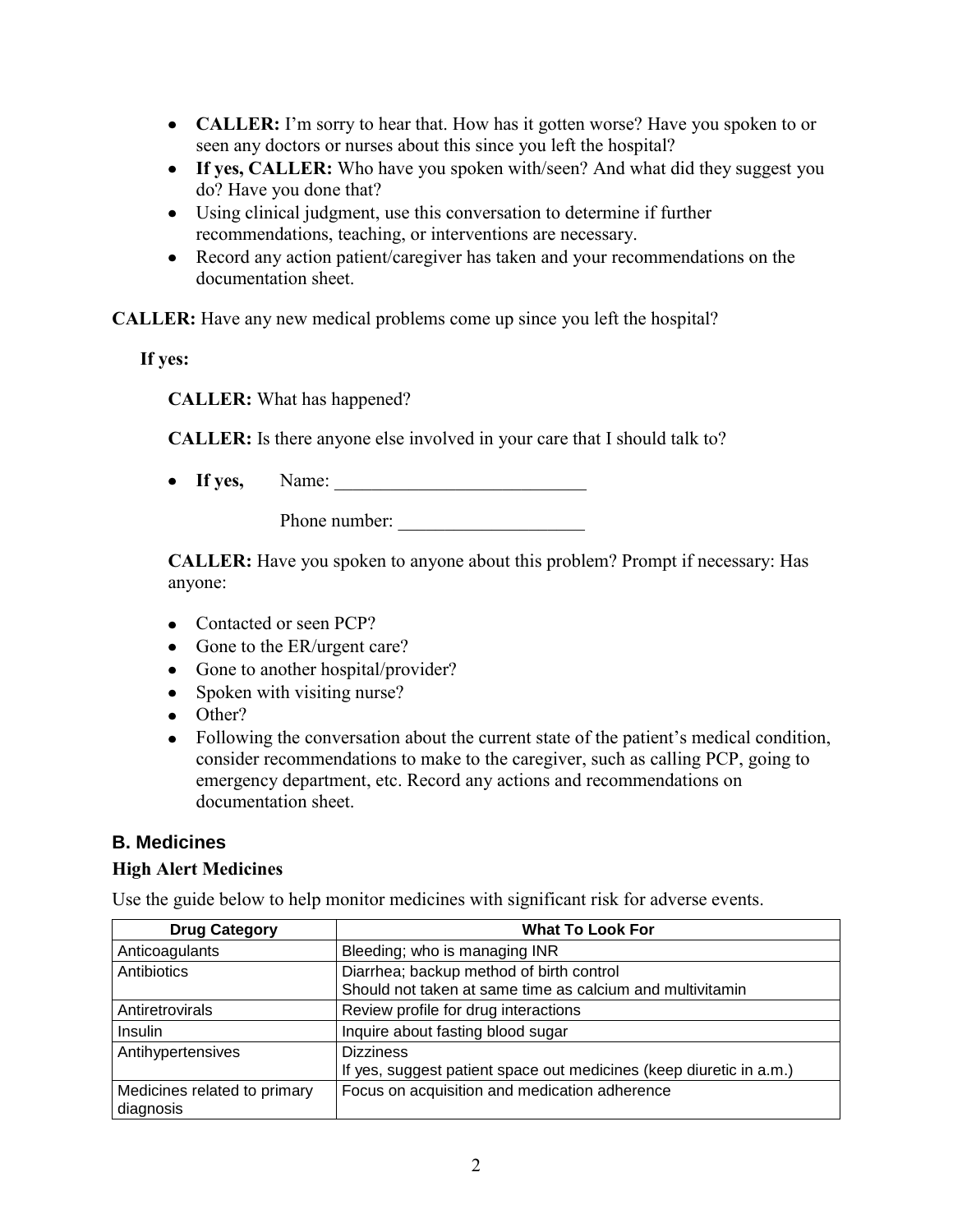Can you bring all of your medicines to the phone, please? We will review them during this call. Bring both prescription medicines and over-the-counter medicines, the ones you can buy at a drugstore without a prescription. Also, bring any supplements or traditional medicines, such as herbs, you are taking. Finally, could you also please bring to the phone the care plan that we gave you before you left the hospital?

**CALLER:** Do you have all of your medicines in front of you now?

**CALLER:** I'm going to ask you a few questions about each one of your medicines to see if there is anything I can help you with. We will go through your medicines one by one.

First of all, I want to make sure that the medicines you were given were the right ones. Then we'll discuss how often you've been able to take them and any problems or questions you might have about any of them.

Choose one of your medicines to start with.

What is the name of this medicine? The name of it should be on the label. **If the patient is using a generic,** check that he or she understands that the brand and generic names are two names for the same medicine.

- At what times during the day do you take this medicine?
- How much do you take each time?

**If the patient answers in terms of how many pills, lozenges, suppositories, etc.** What is the strength of the medicine? It should say a number and a unit such as mg or mcg.

- How do you take this medicine? **If there are special instructions** (e.g., take with food), probe as to whether the patient knows the instructions and whether he or she is taking the medicine as instructed.
- What do you take this medicine for?
- Have you had any concerns or problems taking this medicine? Has anything gotten in the way of your being able to take it? Have you ever missed taking this medicine when you were supposed to? Why?
- Do you think you are experiencing any side effects from the medicine?

**If yes,** Could you please describe these side effects?

- Are you taking any other medicines? Repeat list of questions for each medicine.
- After patient has described all medicines, ask: Are you taking any additional medicines that you haven't already told me about, including other prescription medicines, over-the-counter medicines, that is, medicines you can get without a prescription, or herbal medicines, vitamins, or supplements?

**If patient has been prescribed medicines that the patient hasn't mentioned,** ask whether he or she is taking that medicine.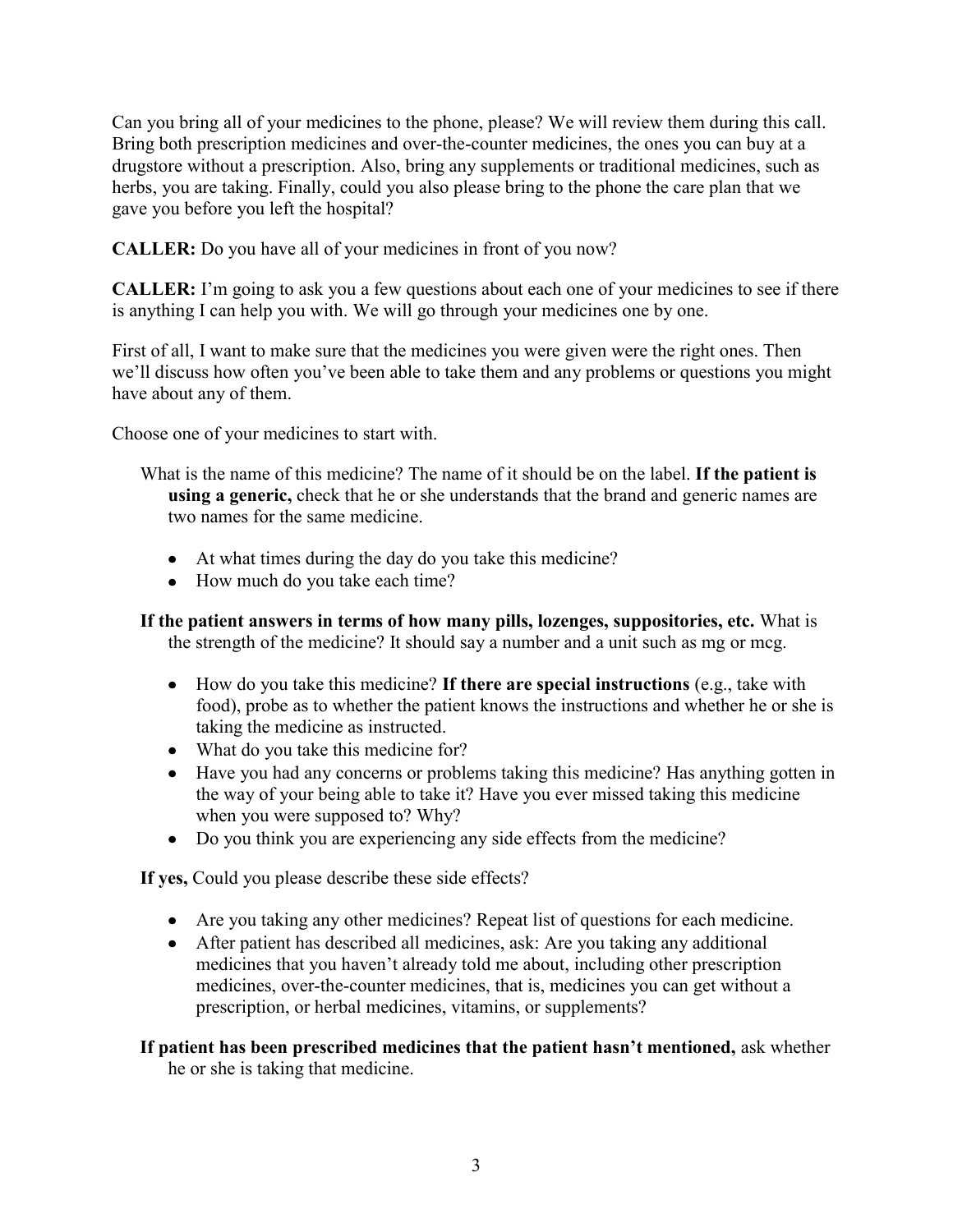- **If yes,** go through the list of medicine questions.
- **If not,** probe as to why not. **If patient is unaware of the medicine,** make a note to check with discharge physician as to whether patient is supposed to be taking it, whether a prescription was issued, etc.

**CALLER:** Have you been using the medicine calendar (in your care plan) that was given to you when you left the hospital?

**If yes,** provide positive reinforcement of this tool. **If no,** suggest using this tool to help remember to take the medicines as directed. **If patient has lost care plan,** offer to send a new copy of AHCP by mail or email.

**CALLER:** Do you use a pill box?

**If yes,** provide positive reinforcement of using this tool. **If no,** suggest using this tool to help remember to take the medicines as ordered.

**CALLER:** What questions do you have today regarding your medicines and medicine calendar (if using)?

**CALLER:** Does your family or caregiver have any questions or concerns about your medicines?

\*\*Please note on the documentation sheet any recommendation you made to the patient and followup actions you took.\*\*

#### **C. Clarification of Appointments**

**CALLER:** Now, I'm going to make sure you and I have the same information about your appointments and tests that are coming up. You were given appointments with your doctors [and for lab tests] when you left the hospital. Can you please tell me:

What is the next appointment you have scheduled? Who is your appointment with? What is your appointment for? When is this appointment? What is your plan for getting to your appointment? Are you going to be able to make it to your appointment? Is there anything that might get in the way of your getting to this appointment?

- **If yes,** Let's talk about how we can work around these difficulties.
- **If patient plans to keep appointment, ask,** Do you have the phone number to call if something unexpectedly comes up and you can't make the appointment?
- **If patient can't keep appointment,** get the patient to reschedule: As soon as we hang up, can you call to reschedule your appointment? **If patient is unable or unwilling to make the call to reschedule,** offer to make the call: I can reschedule that appointment for you. What days and times would you be able to make an appointment? **After you get several times, say,** Thanks. I'll call you back when I've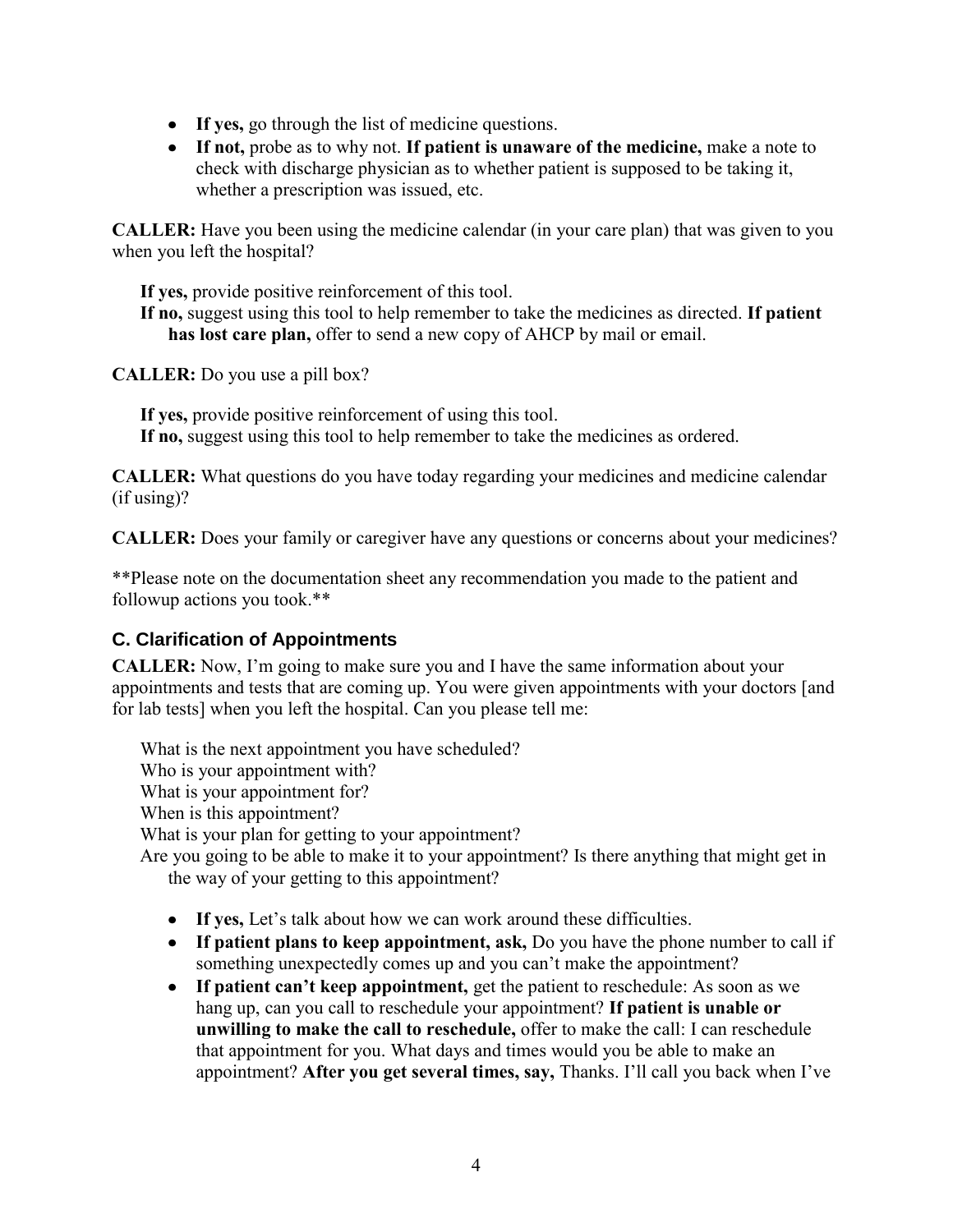been able to set up the appointment. **If patient refuses to cooperate,** consult the DE and hospital team.

Do you have any other appointments scheduled? **If yes,** repeat the set of questions. **If no,** but other appointments are scheduled, ask, Are you looking at the care plan? Are there any other appointments listed there? Review these appointments.

### **D. Coordination of Postdischarge Home Services (if applicable):**

**CALLER:** Have you been visited by [name of service, e.g., visiting nurse, respiratory therapist] since you came home?

**If no, CALLER:** I will call to make sure they are coming soon.

**CALLER:** Have you received the [name of equipment] that was supposed to be delivered?

**If no, CALLER:** I will call to make sure it is coming soon.

**CALLER:** I understand that [name of caregiver] was going to help you out at home. Has [name of caregiver] been able to provide the help you need?

- **If no, CALLER:** Are you going to call [name of caregiver] to see if she [or he] is going to be able to help you?
	- **If no,** Is there anyone else that could help you out? Can you call [her/him] to see when [she/he] could come?

## **E. What To Do If a Problem Arises**

**CALLER:** Before we hang up, I want to make sure that if a medical problem arises, you know what to do. If you're having an emergency, for example [give disease-specific examples, e.g., chest pain, trouble breathing], what would you do?

**If patient does not say, "Call 911,"** explain the need to get an ambulance so he or she can see a doctor right away, and confirm patient understanding.

**CALLER:** And what about if you [give example of urgent but not emergent problem] in the evening? What would you do then? Check if patient knows how to reach the doctor after hours. **If DE help line operates after hours,** check that the patient knows that and can find the number on the AHCP. Confirm understanding.

**CALLER:** And what about if you are having a medical problem that is not an emergency, such as [give disease-specific examples] and want to be seen by your doctor before your next scheduled appointment, what would you do?

**If patient does not know, instruct:** You can call your doctor's office directly and ask for an earlier appointment. Sometimes your doctor is very busy, so if you are having difficulty obtaining an appointment, ask if you can be seen by someone else in the office, such as a nurse, nurse practitioner, or physician's assistant. Confirm understanding.